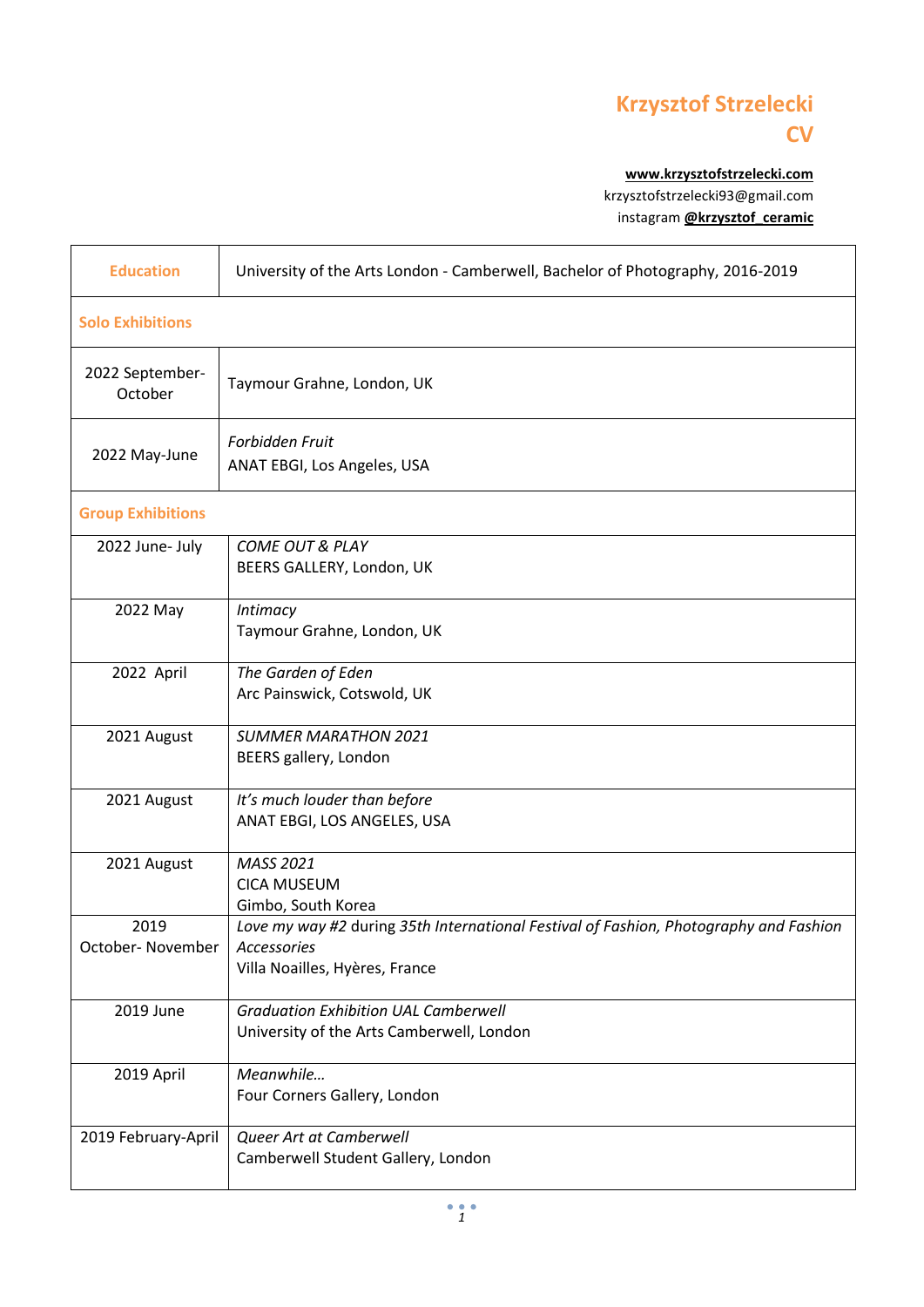| 2019 January-<br>February                           | <b>New Camberwell Art</b><br>Camberwell Student Gallery, London                                    |  |
|-----------------------------------------------------|----------------------------------------------------------------------------------------------------|--|
| 2019 February                                       | $P2$ Group show 3 <sup>rd</sup> years Ba Painting & Ba Photography<br>Copeland Gallery, London     |  |
| 2018<br>January- February                           | After Module- India<br>London College of Communication (UAL), London                               |  |
| 2018 January                                        | 2 <sup>nd</sup> Year Exhibition UAL Camberwell<br>CGP Gallery, London                              |  |
| 2017 October                                        | Make Equality Happen: Stonewall Season<br>The Drill Hall, Edinburgh                                |  |
| 2017 August                                         | QUEER POP: Edinburgh International Festival<br>Gallery 23, Edinburgh - with accompanying catalogue |  |
| 2017 May                                            | <b>1st Year Painting Graduation</b><br>Camberwell College of Arts (UAL), London                    |  |
| <b>Museums</b>                                      |                                                                                                    |  |
| From April 2022                                     | <b>Dallas Museum of Art</b><br>Dallas, Texas, USA -'Olympia' vase 2020                             |  |
| <b>Art Fair</b>                                     |                                                                                                    |  |
| May 2022                                            | Art Central Hong Kong 2022<br>Hong Kong<br>represented by JPS Gallery                              |  |
| April 2022                                          | Dallas Art Fair 2022<br>Dallas, Texas, USA<br>represented by ANAT EBGI                             |  |
| <b>Galleries</b>                                    |                                                                                                    |  |
| From May 2021-<br>open collaboration                | 32 St. George<br>Mayfair, London                                                                   |  |
| <b>Online Group Exhibitions</b>                     |                                                                                                    |  |
| 2021 March-April                                    | Eye candy<br><b>WB Gallery</b>                                                                     |  |
| 2020 November                                       | Open Art contest II<br><b>Art Number 23 Gallery</b>                                                |  |
| <b>Residencies</b>                                  |                                                                                                    |  |
| 2017<br>4 <sup>th</sup> -15 <sup>th</sup> September | Modual (curator Fran Deakin) University of the Arts London, British Council, Mumbai,<br>India,     |  |